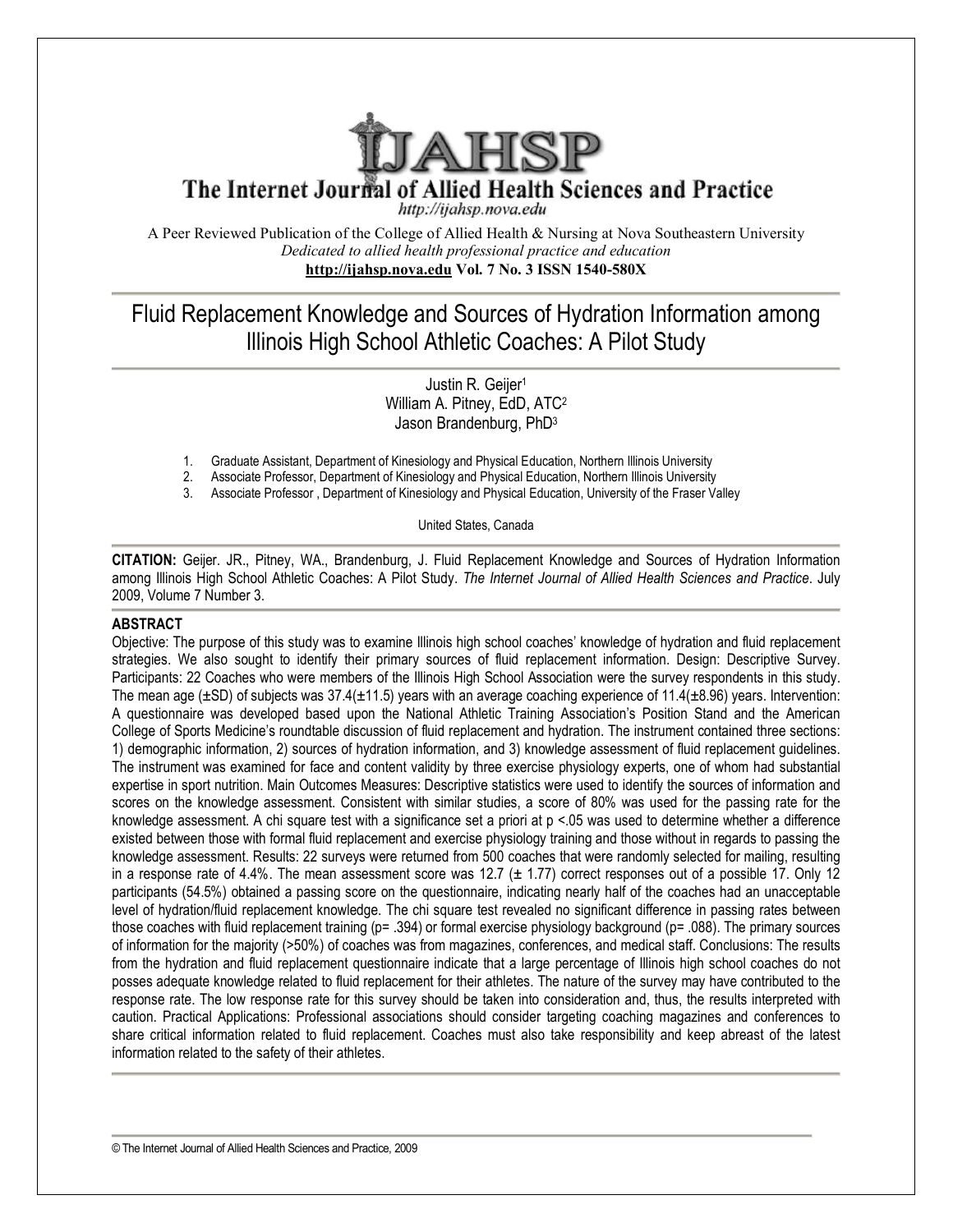# **INTRODUCTION**

Proper fluid replacement to maintain hydration is a vital component of an athlete's general nutrition and athletic performance. Every athlete relies on adequate hydration to maintain peak performance throughout competition and prevent heat illness.<sup>1</sup> The importance of adequate hydration is underscored by the implementation of fluid replacement guidelines by both the 2000 National Athletic Trainers' Association (NATA) and the 2007 American College of Sports Medicine (ACSM).<sup>2,3</sup>

A study by Nichols, Jonnalagadda, Rosenbloom, and Trinkaus found that college athletes understood general hydration, but did not fair well with respect to understanding the NATA and ACSM fluid replacement guidelines.<sup>4</sup> Coaches commonly provide nutritional recommendations to athletes, and thus, athletes rely on knowledgeable coaches.5,6 Though recent studies have examined high school coaches' knowledge of the prevention, recognition, and treatment of heat illness, there is a paucity of research related specifically to coaches' hydration and fluid replacement knowledge. The number of high school sports participants has grown in recent years, making this a particularly important issue in the secondary school setting.

United States high school athletic participation has grown from four million participants in 1971-1972 to an estimated 7.2 million student-athletes in 2005-2006.<sup>7</sup> Among the high school athlete population, heat illness constitutes the third leading cause of death.<sup>7</sup> Prevention of heat illnesses relies not only on recognizing environmental risk factors and proper adjustment of athletic participation, but also on maintaining adequate hydration status. High school athletes rely heavily on their coaches to inform them about proper hydration and fluid replacement strategies to avoid heat-related illness (i.e. heat stroke, heat exhaustion, heat cramps, and syncope) as a result of dehydration. It's unclear, however, whether high school coaches have sufficient knowledge of fluid replacement. The purpose of this study, therefore, was to examine Illinois high school coaches' knowledge of hydration and fluid replacement strategies. We also sought to determine any shortcomings of the dissemination of fluid replacement strategies and hydration guidelines to high school coaches in Illinois.

## **METHODS**

## **Participants and Procedures**

Coaches who were members of the Illinois High School Association (IHSA) were the primary sample in this study. Mailing labels were purchased from the IHSA to establish the initial population. A total of 2280 mailing labels were obtained and a table of random numbers was then used to randomly select the subjects who were mailed a survey. We had hoped to receive a 25% response rate, but were limited financially to conduct a follow up survey and/or reminder to participate. Therefore, all responses received within a four week period constituted the sample.

#### **Instrumentation**

A survey was developed based upon the National Athletic Training Association's guidelines for hydration and fluid replacement and the American College of Sports Medicine's roundtable discussion of fluid replacement and hydration guidelines.8,9 The survey contained three parts. Part one included questions of demographic nature including years of experience, time at current position, sports currently coached, competitive class, highest degree earned, age, gender, and formal education related to exercise science and fluid replacement. Part two asked coaches to identify their sources of information related to sources of information related to heat and hydration. The last section, part three, contained 17 questions to examine the coaches' knowledge of fluid replacement guidelines. A copy of the 17 fluid replacement and hydration guideline questions can be seen in Table 1.0. The survey was examined for face and content validity by three exercise physiologists, one of who had an area of expertise in sports nutrition. The initial draft of the survey went through one revision to clarify the content before being approved by the panel.

### **RESULTS**

### **Response Rate**

Of the 500 surveys that were mailed, only twenty-two respondents (17 male and 5 female) completed the survey. This represented a response rate of 4.4%. We believed the response rate would be extremely low because of the nature of the study (coaches' knowledge and sources of information related to proper hydration). Because of budget constraints, we were not able to follow up with a reminder or another mail survey to increase the response rate.

#### **Participant Demographics**

The mean age ( $\pm$ Standard Deviation) of subjects was 37.4 ( $\pm$ 11.5) years (see Table 2.0) with an average coaching experience length of 11.4 (+8.96) years. Fourteen (63.6%) of the participants had training in exercise physiology while 9 (41%) had hydration education. Table 3.0 displays the breakdown of sports coached by both male and female respondents. Subjects coached as many as five separate sports, and as little as one. Track and Field provided the largest number of subjects with a total of 19 coaches between boys and girls track and field. Boys and girls cross country provided the second largest number of coaches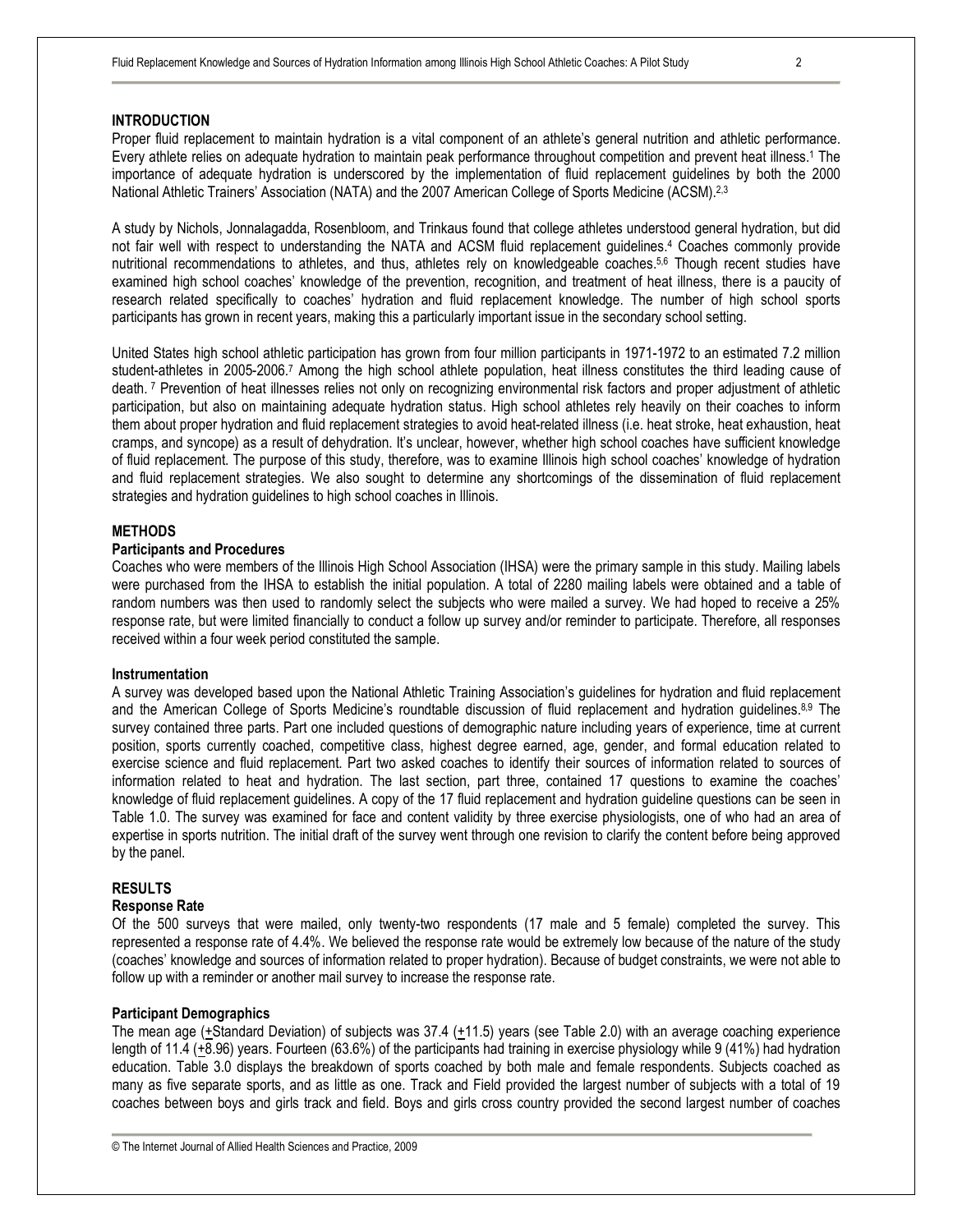with 12. A majority of the subjects participated at larger high schools, as indicated by their competitive class. Twelve subjects participated at either 7A or 8A high schools (as dictated by competitive class for football). Four subjects participated at 1A or 2A high schools, and 4 subjects participated at 3A, 4A, 5A, or 6A schools. Two subjects were unsure of their competitive class.

# **Table 1.0 Survey Questions and the % of Correct Scores for Each (n=22)**

| <b>Survey Question</b>                                                                                                                                                                | <b>Total Correct</b><br>$n\frac{9}{6}$ |
|---------------------------------------------------------------------------------------------------------------------------------------------------------------------------------------|----------------------------------------|
| 1. Thirst is a timely indicator that an athlete needs to drink fluids (False)                                                                                                         | 14 (63.64%)                            |
| 2. Monitoring urine color is an effective way for an athlete to determine if he/she is dehydrated (True)                                                                              | 20 (90.91%)                            |
| 3. Comparing body weight before and after training/competition is not a useful way to determine how<br>much fluid needs to be consumed (False)                                        | $8(36.4\%)$                            |
| 4. Dehydration improves performance in endurance events (False)                                                                                                                       | 22 (100%)                              |
| 5. Dehydration increases the risk of experiencing heat-related illnesses, such as heat cramps, heat<br>exhaustion, etc. (True)                                                        | 22 (100%)                              |
| 6. Exercise or physical activity in hot and humid conditions has no effect on dehydration (False)                                                                                     | 21 (95.45%)                            |
| 7. Athletes should begin each training session or competition well hydrated (True)                                                                                                    | 20 (90.91%)                            |
| 8. 2-3 hours prior to exercise an athlete should aim to consume: 17-20 fluid ounces (500-600 ml) of fluid<br>(True)                                                                   | 14 (63.64%)                            |
| 9. 10-20 minutes before competition an athlete should aim to consume: 7-10 fluid ounces (200-300 ml) of<br>fluid (True)                                                               | 17 (77.27%)                            |
| 10. Fluid replacement during exercise should, at the very minimum, prevent dehydration of greater than<br>2% body weight reduction (True)                                             | 18 (81.82%)                            |
| 11. Post exercise fluid replacement should be approximately 150% of the fluid lost during activity. (False)                                                                           | 10 (45.45%)                            |
| 12. During endurance training or competition that exceeds more than 50 minutes, water is equally as<br>effective as a sports drink containing carbohydrates and electrolytes. (False) | 14 (63.64%)                            |
| 13. Sports drinks, if being ingested during exercise, should have a carbohydrate concentration of at least<br>8% (False)                                                              | 4 (18.18%)                             |
| 14. The main form of carbohydrate in a sports drink should be fructose. (False)                                                                                                       | 17 (77.27%)                            |
| 15. Sodium should be included in fluid replacement beverages if the physical activity lasts 4 or more<br>hours. (True)                                                                | 19 (86.36%)                            |
| 16. During recovery, athletes should aim to re-hydrate within a 2 hour period after exercise (True)                                                                                   | 20 (90.91%)                            |
| 17. The addition of sodium and carbohydrate to the re-hydration beverage (after exercise) will speed re-<br>hydration and replenish glycogen stores, respectively. (True)             | 20 (90.91%)                            |

# **Table 2.0 Participant Descriptive Information**

|                    | Male  | Female | Total  |
|--------------------|-------|--------|--------|
| Subjects           | 17    |        | 22     |
|                    |       |        |        |
| Age (years)        | 39.1  | 31.8   | 37.4   |
|                    | ±12.3 | ±5.2   | ±11.5  |
|                    |       |        |        |
| Experience (years) | 12.8  | 9.6    | 11.4   |
|                    | ±6.8  | $+3.6$ | $+8.9$ |
|                    |       |        |        |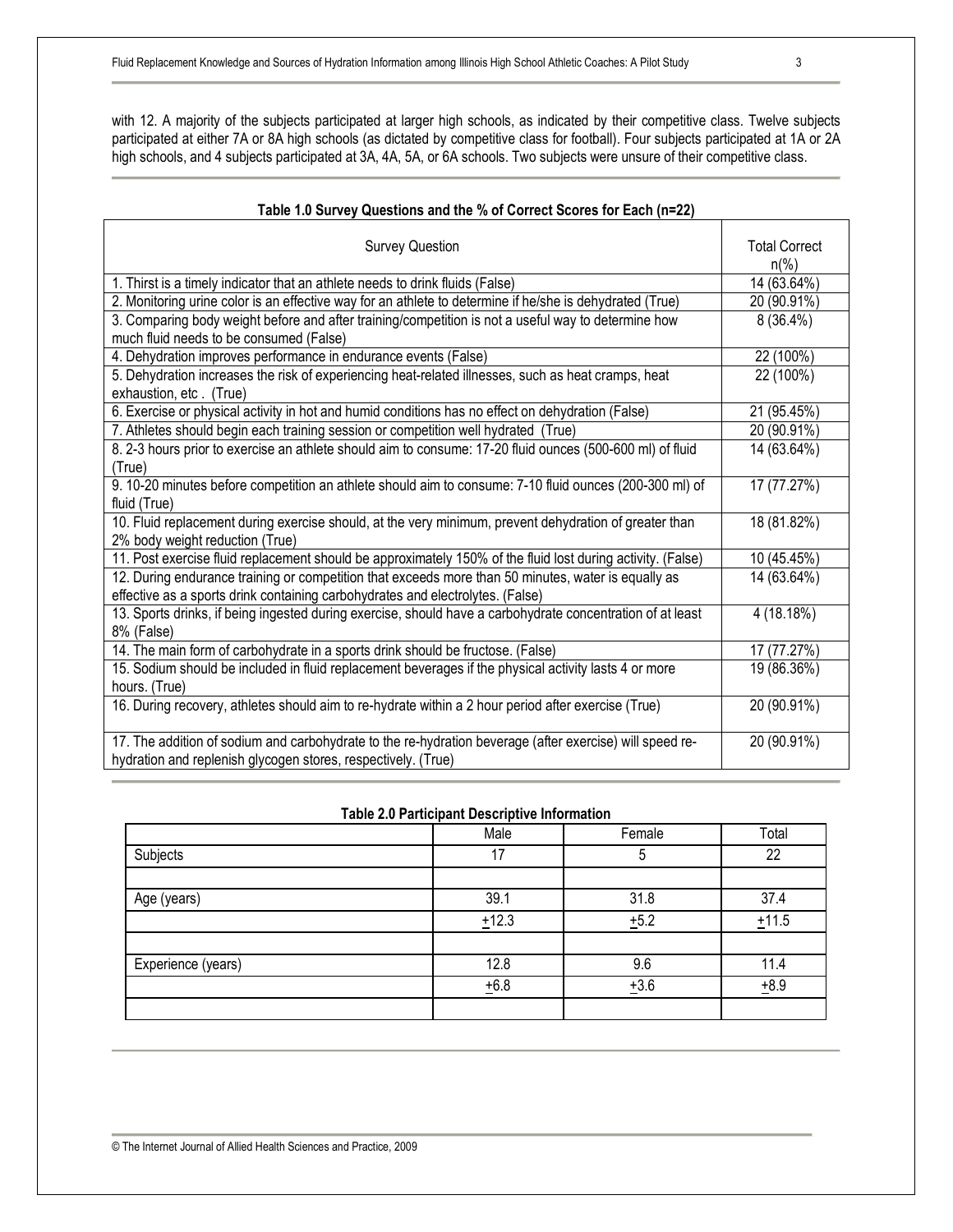## **Table 3.0 Breakdown of Sports Coached By Respondents**

|                            | Male $(n=17)$ | Female (n=5) | Total ( $n=22$ ) |
|----------------------------|---------------|--------------|------------------|
|                            |               |              |                  |
| Boys Basketball            |               |              |                  |
| <b>Boys Cross Country</b>  |               |              |                  |
| Football                   |               |              |                  |
| Boys Track & Field         |               |              |                  |
| Wrestling                  |               |              |                  |
| <b>Girls Basketball</b>    |               |              |                  |
| <b>Girls Cross Country</b> |               |              |                  |
| Girls Track & Field        |               |              |                  |

# **Sources of Information**

Table 4.0 provides descriptive information about the coaches' sources of knowledge. The majority (>50%) of coaches obtained information from magazines, conference, and their medical staff.

# **Table 4.0 Descriptors of Respondents to Hydration and Fluid Replacement Guidelines Questionnaire**

| Info From Magazines (% of responses)<br>59.09%<br>Info From Text (% of responses)<br>31.82%<br>Info From Colleagues (% of responses)<br>45.45%<br>Info From Professional Journals (% of responses)<br>45.45%<br>Info From Medical Staff (% of responses)<br>54.55%<br>Info From Professional Conferences (% of responses)<br>59.09%<br>Info From Professional Organizations (% of responses)<br>18.18%<br>Info From Brochures (% of responses)<br>40.91% |                                                           | Total |
|----------------------------------------------------------------------------------------------------------------------------------------------------------------------------------------------------------------------------------------------------------------------------------------------------------------------------------------------------------------------------------------------------------------------------------------------------------|-----------------------------------------------------------|-------|
|                                                                                                                                                                                                                                                                                                                                                                                                                                                          |                                                           |       |
|                                                                                                                                                                                                                                                                                                                                                                                                                                                          |                                                           |       |
|                                                                                                                                                                                                                                                                                                                                                                                                                                                          |                                                           |       |
|                                                                                                                                                                                                                                                                                                                                                                                                                                                          |                                                           |       |
|                                                                                                                                                                                                                                                                                                                                                                                                                                                          |                                                           |       |
|                                                                                                                                                                                                                                                                                                                                                                                                                                                          |                                                           |       |
|                                                                                                                                                                                                                                                                                                                                                                                                                                                          |                                                           |       |
|                                                                                                                                                                                                                                                                                                                                                                                                                                                          |                                                           |       |
|                                                                                                                                                                                                                                                                                                                                                                                                                                                          |                                                           |       |
|                                                                                                                                                                                                                                                                                                                                                                                                                                                          | Note: multiple sources of information could be identified |       |

#### **Knowledge of Hydration Strategies**

The hydration knowledge portion of the instrument contained 17 questions. The required score for passing the fluid replacement knowledge assessment was 14 or more correct responses (80% or higher), which is consistent with similar knowledge-based tests (Ransone & Dunn-Bennett, 1999) as well as the certification standards of organizations such as the American Red Cross. The mean assessment score (+standard deviation) was 12.7  $\pm$ 1.77. Additionally, only 12 participants (54.5%) obtained a passing score on the questionnaire, indicating nearly half of the responding coaches had an unacceptable level of hydration/fluid replacement knowledge.

Of interest was that two questions were missed more frequently than any others. These questions addressed ideal percent of carbohydrate content of sports drinks (question # 11) and the ideal percentage of total fluids to be replaced (question # 13). Table 1.0 presents the fluid replacement assessment portion of the instrument.

With respect to obtaining a passing score, we also sought to determine whether there was a difference between those who received formal exercise physiology and fluid replacement training and those who did not. We hypothesized that there would be a difference between those with formal training in either exercise physiology or fluid replacement and those without training. The Chi Square descriptive data is presented in Table 5.0. The chi square test revealed no significant difference for those with fluid replacement training (p= .394) or formal exercise physiology background (p= .088); thus, our hypothesis was not supported.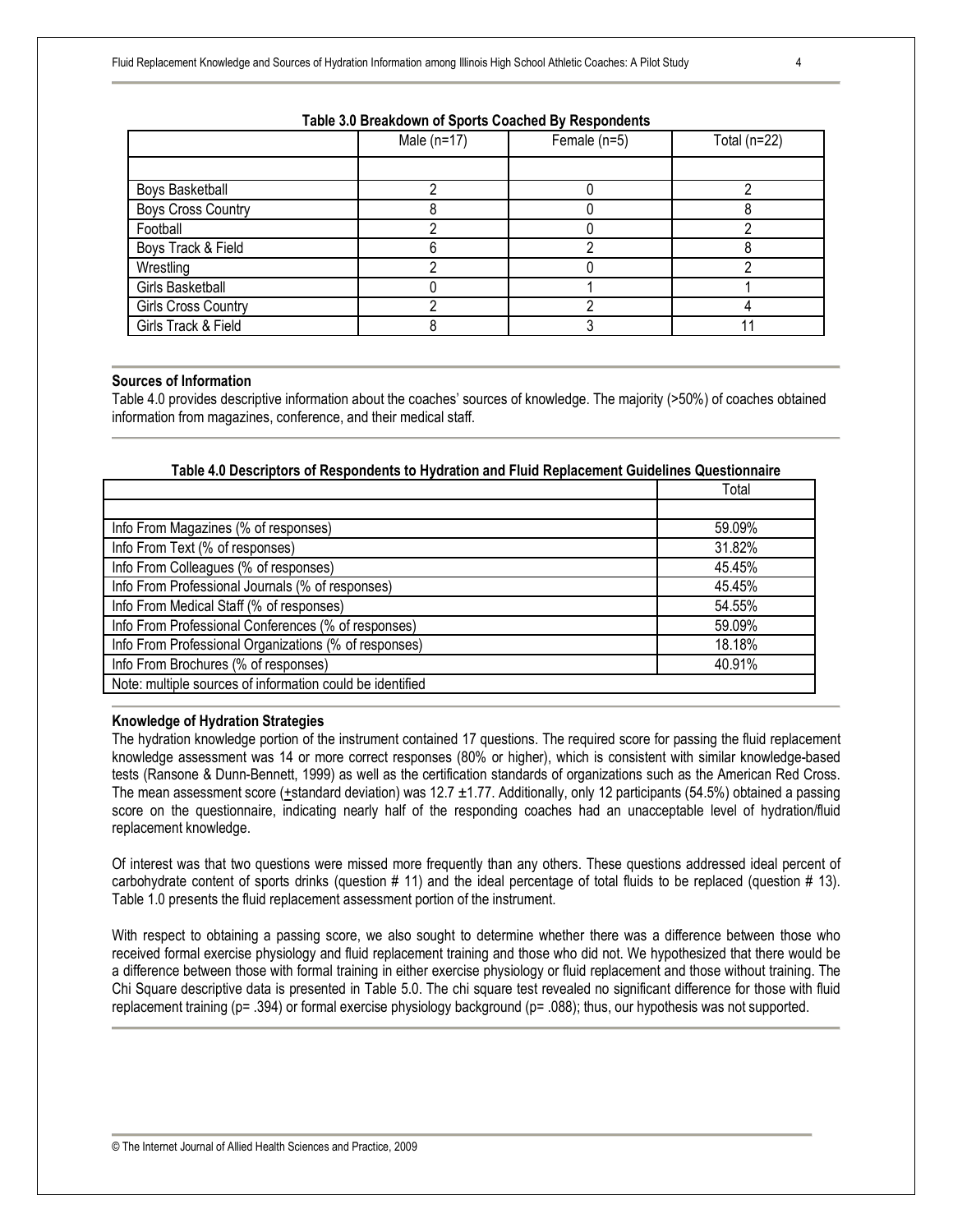|                                                                                                   |            |              | <b>Table 0.0 L OFfinal Trailing Descriptive Data</b> |       |
|---------------------------------------------------------------------------------------------------|------------|--------------|------------------------------------------------------|-------|
|                                                                                                   |            | Test outcome |                                                      | Total |
|                                                                                                   |            | Fail         | pass                                                 |       |
| <b>Exercise Physiology Training</b>                                                               | no         |              |                                                      |       |
|                                                                                                   | <b>ves</b> |              |                                                      |       |
| <b>Fluid Replacement Training</b>                                                                 | no         |              |                                                      |       |
|                                                                                                   | yes        |              |                                                      |       |
| Note: Respondents could select exercise physiology training, fluid replacement training, or both. |            |              |                                                      |       |

**Table 5.0 Formal Training Descriptive Data** 

## **DISCUSSION**

The purpose of this study was to examine Illinois high school coaches' knowledge of hydration and fluid replacement strategies. We also sought to examine the sources of knowledge coaches used to learn of fluid replacement strategies. The results of this study revealed that a large portion of the Illinois high school athletic coaches involved with this study are in need of further education related to fluid replacement and hydration knowledge. This finding is important because previous studies have shown that a large percentage of coaches give hydration advice to their athletes.<sup>6</sup> Thus, a large percentage of Illinois high school coaches may not be disseminating accurate information to their athletes. There needs to be a push for more quality information regarding hydration and fluid replacement getting to Illinois high school athletic coaches.

Having had formal exercise physiology training did not seem to have an impact on performance on the fluid replacement questionnaire. Of the 22 respondents, 13 subjects had a Masters degree or higher; however, only 38.46% of these respondents obtained a passing score. Respondents with only a Bachelors degree however, passed 77.78% of the time indicating that higher education did not translate to better performance on the questionnaire.

The respondents received their knowledge regarding hydration and fluid replacement from a variety of sources. The two sources most often reported were professional conferences and magazines, reported 59.09% of the time. While professional conferences are a quality choice to obtain fluid replacement knowledge, magazines are not always contributing scientifically sound advice. Professional organizations such as the National Athletic Trainers Association and the American College of Sports Medicine would be an ideal source to obtain information regarding hydration strategies and fluid replacement. However, professional organizations were reportedly utilized only 18.18% of the time.

The survey revealed, however, that coaches were less knowledgeable regarding post-exercise fluid replacement and ideal carbohydrate concentration of sports drinks. Respondents correctly answered the questions regarding these issues only 45.45% and 18.18%, respectively. Organizations should explicitly attempt to provide information related to ideal carbohydrate concentration of sports drinks and post-exercise fluid replacement to improve coaches' knowledge base regarding these important issues. The popularity of sports drinks and the importance of post-exercise fluid replacement make these issues vital to disseminating quality information to high school student-athletes.

In a recent study examining high school coaches' knowledge of prevention, recognition, and treatment of heat illnesses, coaches who attended information sessions on heat illness and were certified in first aid scored higher on the recognition and treatment of heat illnesses, respectively.<sup>7</sup> Perhaps on-site educational sessions provided by medical staff (i.e., athletic trainers and team physicians) are a viable option to improve the knowledge of coaches.

#### **Limitations**

There were a few limitations in this study. The low response rate and resulting low number of subjects limit the ability to generalize the findings to its representative population. The low response rate of 4.4% may be due to the timing of the release of the survey. The survey was mailed in August, just after the start of the school year. If any of these coaches taught in the secondary school setting, this would likely be a hectic time of the year. The response rate may also be a byproduct of individuals not participating in a test of knowledge if the individual feels he/she does not have a solid background on the subject in question.

A second limitation is the utilization of only one state. To truly determine high school coaches' grasp of hydration and fluid replacement guidelines a national survey should be performed. Different geographical locations may provide different performances on the test of knowledge of hydration and fluid replacement guidelines. A nation wide survey would also provide a larger sample size, even with a similar response rate.